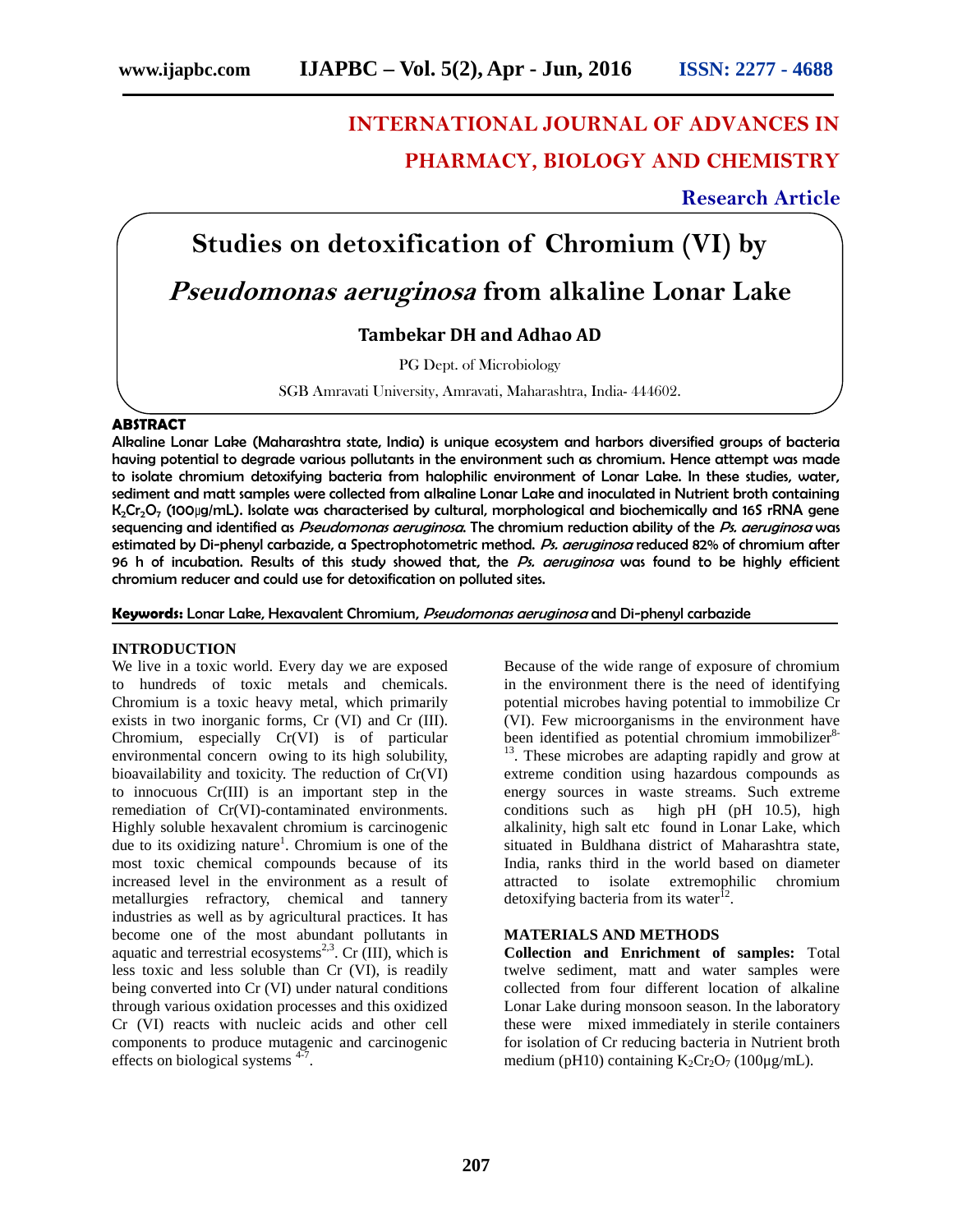| <b>TEST</b>                     | <b>RESULT</b>  | <b>TEST</b>                                                               | <b>RESULT</b>            | <b>TEST</b>       | <b>RESULT</b>            |
|---------------------------------|----------------|---------------------------------------------------------------------------|--------------------------|-------------------|--------------------------|
| Shape                           | Rod            | Catalase                                                                  | $^{+}$                   | Cellibiose        |                          |
| Colour of colony                | Green          | Oxidase                                                                   | $^{+}$                   | <b>ONPG</b>       | $^{+}$                   |
| Gram staining                   | $-ve$          | <b>MR</b>                                                                 | $^{+}$                   | Esculin           | $^{+}$                   |
| Texture                         | Sm             | VP                                                                        | $\overline{\phantom{a}}$ | Nitrate reduction | ۰                        |
| Arrangement                     | S              | Citrate                                                                   | $^{+}$                   | Lactose           |                          |
| Motility                        | $+ve$          | Xylose                                                                    | $^{+}$                   | Arginine          | -                        |
| Growth at different temperature |                | Ornithine                                                                 | $\overline{a}$           | Sucrose           | ۰                        |
| $30^{\circ}$ C                  | $^+$           | Xylitol                                                                   | $\overline{\phantom{a}}$ | Maltose           | ۰                        |
| $40^{\circ}$ C                  | $^{+}$         | Sorbose                                                                   | ٠                        | Fructose          |                          |
| $50^{\circ}$ C                  | $+$            | Lysine                                                                    | $^{+}$                   | Dextrose          | $^{+}$                   |
| Growth at different pH          |                | D-Arabinose                                                               | $\overline{\phantom{a}}$ | Mannose           | $^{+}$                   |
| pH7                             | $\overline{+}$ | Glucose                                                                   | $^{+}$                   | Melibiose         |                          |
| pH8                             | $^{+}$         | Galactose                                                                 | $^{+}$                   | Glycerol          |                          |
| pH9                             | $+$            | Raffinose                                                                 | $\overline{a}$           | Salicin           |                          |
| pH 10                           | $^{+}$         | Trehalose                                                                 | ٠                        | Dulcitol          | $\overline{a}$           |
| pH 11                           | $+$            | Mannitol                                                                  | ٠                        | Inocitol          | ۰                        |
| Growth at different salt conc.  |                | Adonitol                                                                  | ٠                        | Sorbitol          |                          |
| 9%                              | $^{+}$         | Saccharose                                                                |                          | L-Arabinose       | $^{+}$                   |
| 10%                             | $^{+}$         | Esculin                                                                   | Hydrolyzed               | Rhamnose          | ٠                        |
| 11%                             | $^{+}$         | Erythritol                                                                |                          | Sodium Gluconate  | $\overline{\phantom{0}}$ |
|                                 |                | <b>Note:</b> $+$ = Positive; $-$ = Negative; R= Rod; S= Single; Sm=Smooth |                          |                   |                          |

#### **Table 1 Cultural, morphological and biochemical characteristics of chromium reducing bacteria isolated from alkaline Lonar Lake**

**Table 2**

**The 16S rRNA gene sequencing closest phylogenetic affiliation, pair similarity and ribosomal database project report of isolated chromium bioremediating organism ADA 1 from Lonar lake**

| <b>Strain Designation</b> | <b>Closest phylogenetic affiliation</b> | <b>Maximum Identification</b>                                                                                                                                                                                                                                                                                                                                          |  |
|---------------------------|-----------------------------------------|------------------------------------------------------------------------------------------------------------------------------------------------------------------------------------------------------------------------------------------------------------------------------------------------------------------------------------------------------------------------|--|
| ADA 1                     | Pseudomonas aeruginosa                  | 100%                                                                                                                                                                                                                                                                                                                                                                   |  |
| 0.05                      | 58<br>65<br>85<br>69<br>64              | Pseudomonas aeruginosa X06684<br>Pseudomonas aeruginosa HE978271<br>Pseudomonas alcaligenes D84006<br>Pseudomonas stutzeri AF094748<br>L Pseudomonas otitidis AY953147<br>Pseudomonas nitroreducens AM088473<br>Pseudomonas knackmussii AF039489<br>Pseudomonas panipatensis EF424401<br>Pseudomonas citronellolis Z76659<br>- Pseudomonas delhiensis DQ339153<br>ADA1 |  |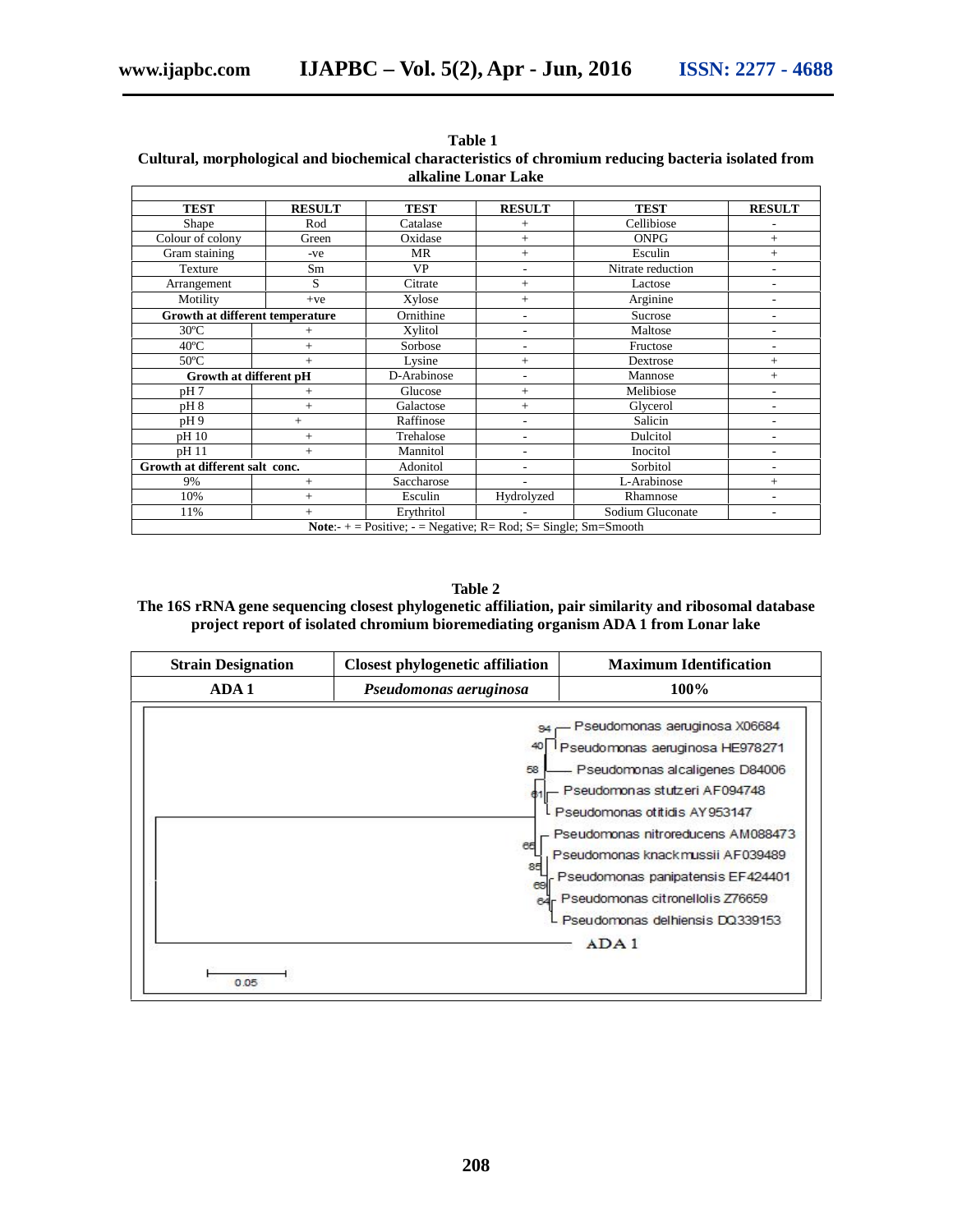

After every 72 h of incubation, 10mL culture broth analysis was was repeated subcultured in freshly prepared nutrient medium having same composition for five times for enrichment.

**Characterization of isolate:** After enrichment, the isolation was made by inoculating the culture broth on solid nutrient agar plate with pH 10 by streak plate method. The well isolated and morphologically distinct colonies were identified by cultural, morphological and biochemically by Hi-media rapid detection kit K3003. The 16S rRNA gene sequence

performed at Agharkar research institute, Pune.

**Di-phenyl carbazide assay for Cr (VI) reduction:** The chromium reduction was determined by diphenyl carbazide (DPC) Spectrophotometeric method $14,15$ . Standard graph for chromium was prepared by using 20µg/mL to 120µg/mL of chromium. Cr estimated by measuring the absorbance at 540nm on UV-VIS spectrometer (make Systronics).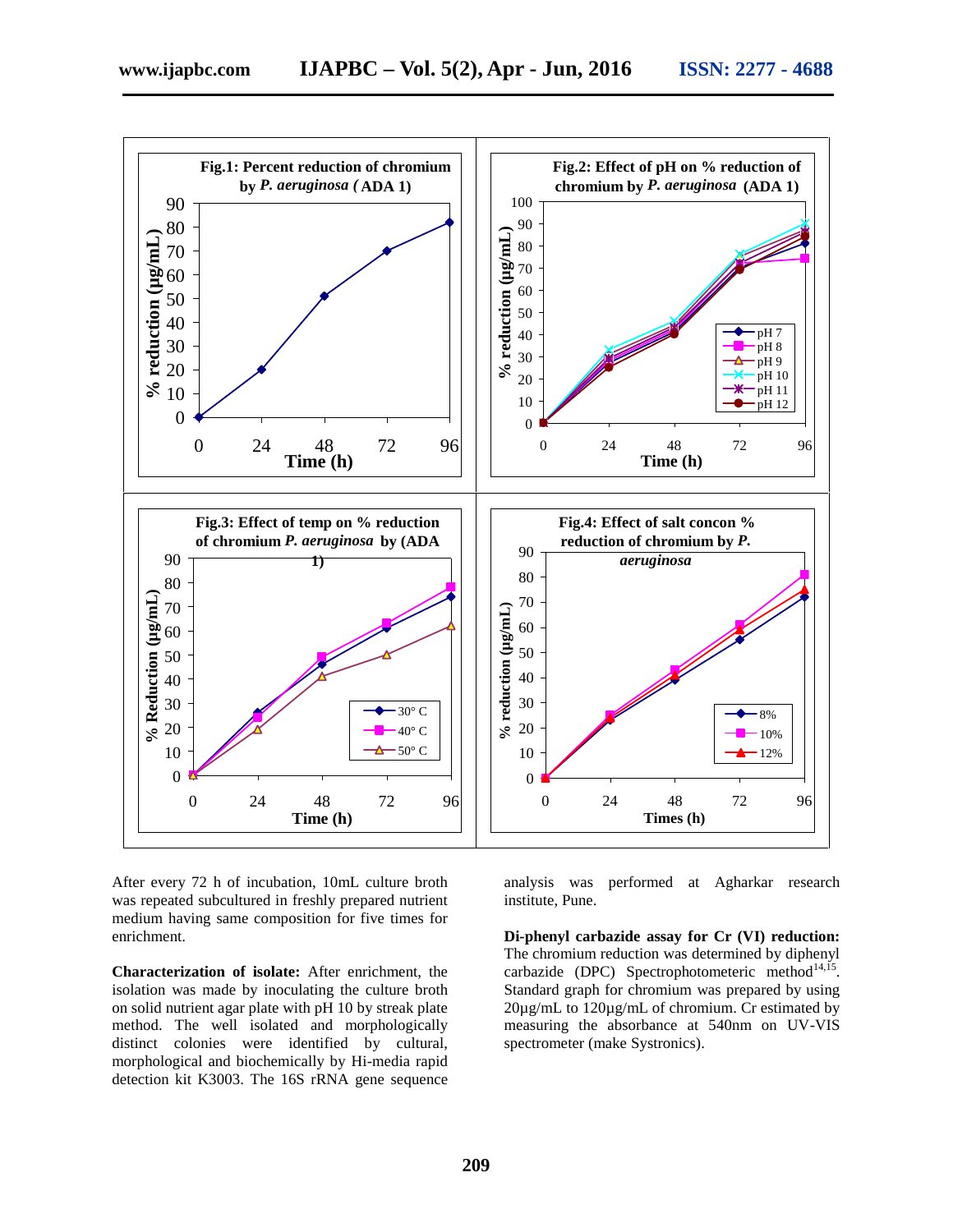#### **RESULTS AND DISCUSSION**

In the present investigation, attempt was made to isolate chromium reducing microorganisms from Alkalophilic environment such as Lonar Lake. There are certain chromium detoxifying microorganisms which have been reported by various researchers but detail studies were yet not to be done. Hence this study focuses on the study of isolation of chromium reducing bacteria for biodegradation of chromium. A total of twelve water, matt and sediment samples were collected from the alkaline Lonar Lake in the season mansoon and well isolated and morphologically distinct colonies from the plate was selected for further analysis. The isolate was Gram negative, motile, short rod identified biochemically by the commercially available Hi-media rapid detection kit KB003 (Table 1). It is also identified as *Pseudomonas aeruginosa* on the basis of 16S rRNA gene sequencing at Agharkar Research Institute, Pune (Table 2).

A wide variety of mechanisms exist for the removal of heavy metal from aqueous solution by bacteria, fungi, ciliates, algae, mosses, macrophytes and higher plants. The cellular response to the presence of metalsincludes various processes such as biosorption by cell biomass, active cell transport, binding by cytosolic molecules, entrapment into cellular capsules, precipitation and oxidation-reduction reactions. Chromium resistant bacteria have been isolated from tannery effluents by several groups. During the present investigation *Pseudomonas aeruginosa* could tolerate Cr6+ up to 2 mg/ml.

In the present study, the isolate reduces chromium in the tune of 0.854 and 70-82% µg/mL within 96 h of incubation (Fig.1). The effect of various environmental parameters on chromium reduction efficiency was also studied and pH 10 was found to be optimum for reduction of chromium to 90% µg/mL and rate of reduction was 0.937 µg/mL (Fig.2). The optimum temperature for chromium reduction was recorded as  $40^{\circ}$ C (Fig.3). The optimum salt concentration for chromium reduction was 10% (81% µg/mL and 0.843 µg/mL) (Fig.4). Farah *et al.,*<sup>16</sup> revealed that the isolates *B. pumilus, Staphylococcus* species and *Alcaligenes faecalis* reduces Cr6+ to 95%, 91% and 97% within 24 h. Tambekar and Gayakwad,<sup>17</sup> isolated *Pseudomonas fulva* from alkaline environment. Wani *et al*, <sup>18</sup> isolated the chromium (VI) degrading bacterium *Burkholderia cepacia* from alkaline environment of Lonar Lake and the isolate was resistant to 1,000 ppm concentration of chromium. Similar result was found by Tambekar *et al.,*<sup>19</sup> for *Lysinibacillus mangiferihumi* from Lonar Lake.

#### **CONCLUSION**

Reduction, detoxification and possible remediation chromium by using various microorganisms has been the topic of scientific interest for a number of decades. A large number of natural and synthetic organic compounds are biodegradable by microorganisms as part of their normal metabolism for energy and growth. From the data, the strain *Pseudomonas aeruginosa* was isolated from Lonar Lake showed the potential to reduce, detoxify and possibly remediate chromium effectively and ecofriendly by which it reduces the pollution from water. From the study, it can be concluded that *Pseudomonas aeruginosa* can be exploited for detoxification of toxic hexavalent chromium to trivalent chromium from the industrial effluent and other.

#### **REFERENCES**

- 1. Smrithi A, Usha K. Isolation and characterization of chromium removing bacteria from tannery effluent disposal site, J Bio Res, 2012; 3(3): 644-652.
- 2. Shuangqing H, Hairong G, Chunyan C, Rong J. Toxicity of combined chromium (VI) and phenanthrene pollution on the seed germination, stem lengths, and fresh weights of higher plants, Environ Sci Pollut Res, 2016; April 21.
- 3. Zhiguo H, Yuting H, Zhen Y, Yuehua H, Hui Z. Microbial Diversity of Chromium- Contaminated Soils and Characterization of Six Chromium-Removing Bacteria, Environmental Management, 2016; **57(6) : 1319-1328**
- 4. Soraia Y, Gabriel ZS, Talita RA, Rogéria K, Hermann BN. Chromium(VI) bioremediation by probiotics. Journal of the Science of Food and Agriculture, 2016, *DOI 10.1002/jsfa.7725*
- 5. Basu S, Dasgupta M, Chakraborty B. Removal of Chromium (VI) by *Bacillus subtilis* Isolated from East Calcutta Wetlands, West Bengal, India. Int J biosci, biochem and bioinformatics, 2014; 4(1):7–10
- 6. Poornima M, Kumar RS, Thomas PD. Isolation and molecular characterization of bacterial Strains from tannery effluent and reduction of chromium. Int J Curr Microbiol App Sci, 2014; 3(4):530–538
- 7. Viti C, Marchi E, Decorosi F, Giovannetti L. Molecular mechanisms of Cr (VI) resistance in bacteria and fungi. FEMS Microbiol Rev, 2014; 38(4):633–659
- 8. Malik A. Metal bioremediation through growing cells. Environ Int. 2004; 30(2):261–278.
- 9. Tambekar DH, Waradkar PA and Tambekar SD. Bioremediation of chromium (VI) by haloalkaliphilic bacteria isolated from alkaline